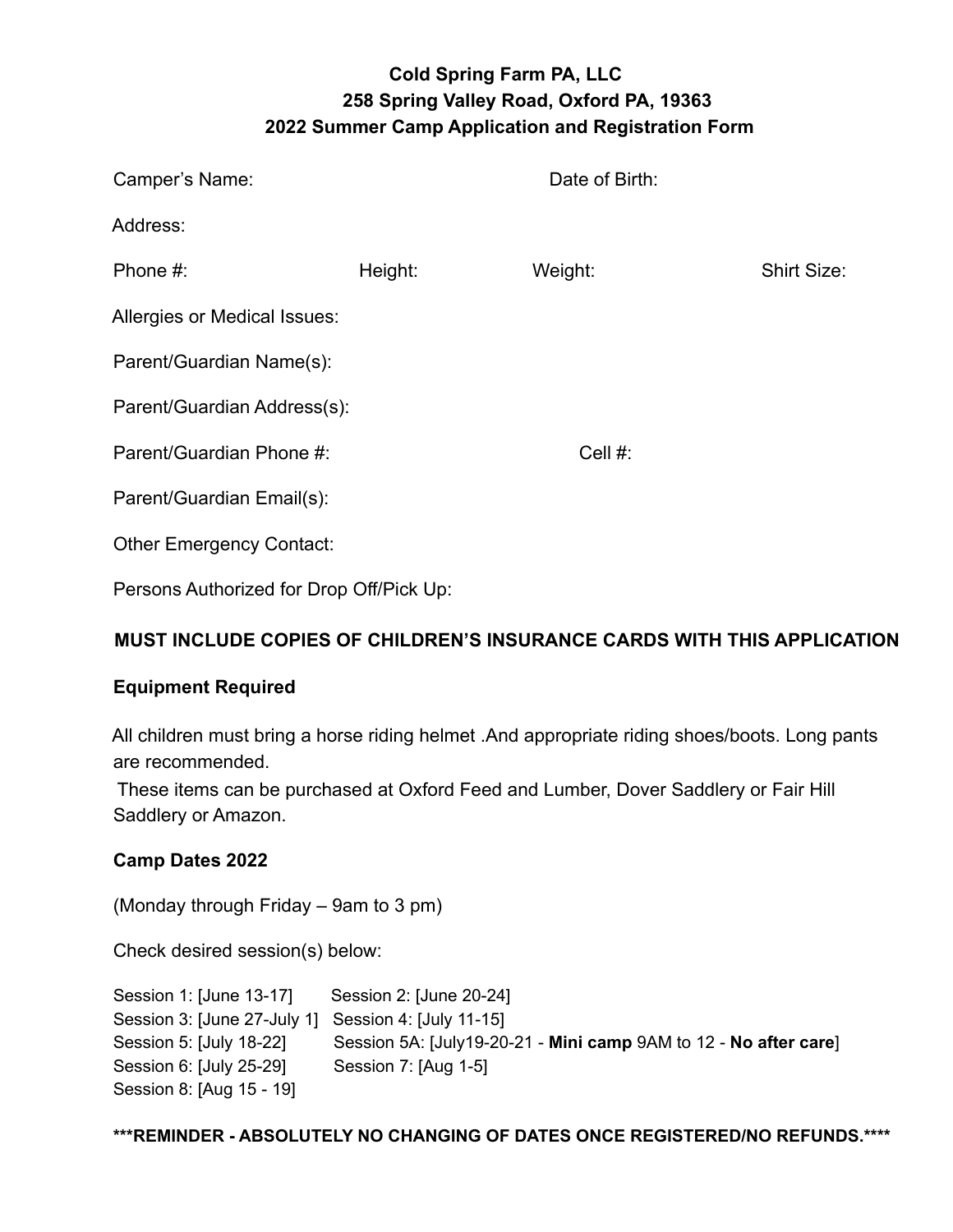### **Registration and Payment**

Fee is \$375 per child per session. \$350 per child per session if registering for TWO or more sessions. Early bird discount of \$350 per child per session is available if Registration and Payment is made before April 1<sup>st</sup>.

Before care and after care is available at \$10.00 per hour per child.

A **non-refundable** registration deposit of \$100 per child per session is required. Balance is due on or before the first day of your child's camp session.

Please print out, complete and mail this registration form, horseback riding questionnaire, liability release, and medical emergency information with deposit(s) to: Cold Spring Farm PA, LLC, 258 Spring Valley Road, Oxford, PA 19363. Cash, money order, or checks made payable to "Cold Spring Farm PA, LLC."

### **Release**

The undersigned acknowledges that they are the parents/legal guardians of the applicant/camper and that in consideration of their child being permitted to participate in COLD SPRING FARMs day camp and other riding activities, being aware of the risk of injury to the child and agree that they will be responsible for and hereby release COLD SPRING FARM, its agents, helpers, employers, volunteers, etc. from any and all liability including negligence by reason of injury to their child, themselves, or their property during the day camp and riding activities, including but not limited to: swimming, water activities, day trips, riding lessons, trail rides, exercise, jumping, caring for horses before and after riding, showing, etc.

By signing below, the undersigned acknowledges that they have assumed the risk of equine activities pursuant to Pennsylvania Law, pursuant to the Equine Activity Immunity Act of December 22, 2005, P.L. 472 No. 93 CL 42.

Participant Name (Print):

Consent Signature: 2022 Must be parent or legal guardian if under 18

**A confirmation email will be sent to you upon receipt of completed registration and deposit.**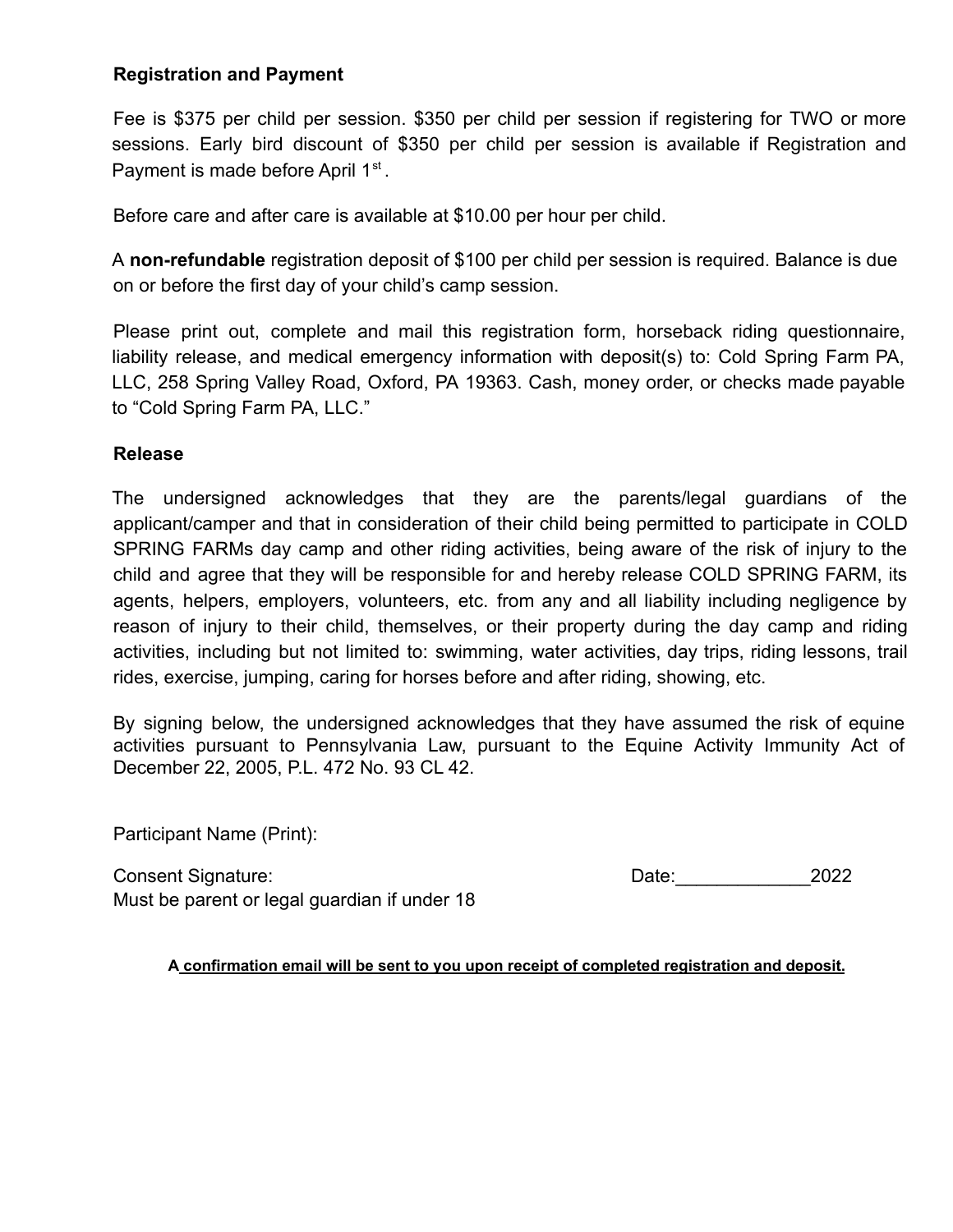# **Cold Spring Farm PA, LLC 258 Spring Valley Road, Oxford PA, 19363 2022 Summer Camp Horseback Riding Questionnaire**

Please fill out this questionnaire to help us prepare for your time at camp. This form is necessary so we can match horse and rider appropriately and therefore give campers a great time at camp. Thank you!

Camper's Name: Camper's Name: Camper's Name: Date of Birth:

Height: Weight:

Riding Experience (check one):

**Pre-Riding** (never been on a horse and/or may need support to sit balanced in a

saddle). **Beginner** (ridden a horse less than 5 times, little to no experience).

**Intermediate** (taken more than 5 horseback riding lessons and performs basic riding skills).

**Advanced** (takes/has taken horseback riding lessons consistently, can walk/trot and perform basic riding skills, confident and comfortable when riding/working with horses).

Please describe any riding experience you have or anything we should know about your experience with horses:

**Please note, all horses and ponies are assigned by the Camp's Staff at their discretion. We take into consideration the age/weight/height/experience of campers to ensure a safe and enjoyable time at camp.**

### **Photo Consent and Release**

Yes. Feel free to put my child's picture on your website, social media, printed materials or other advertising.

No. Please do not take or post pictures of my child.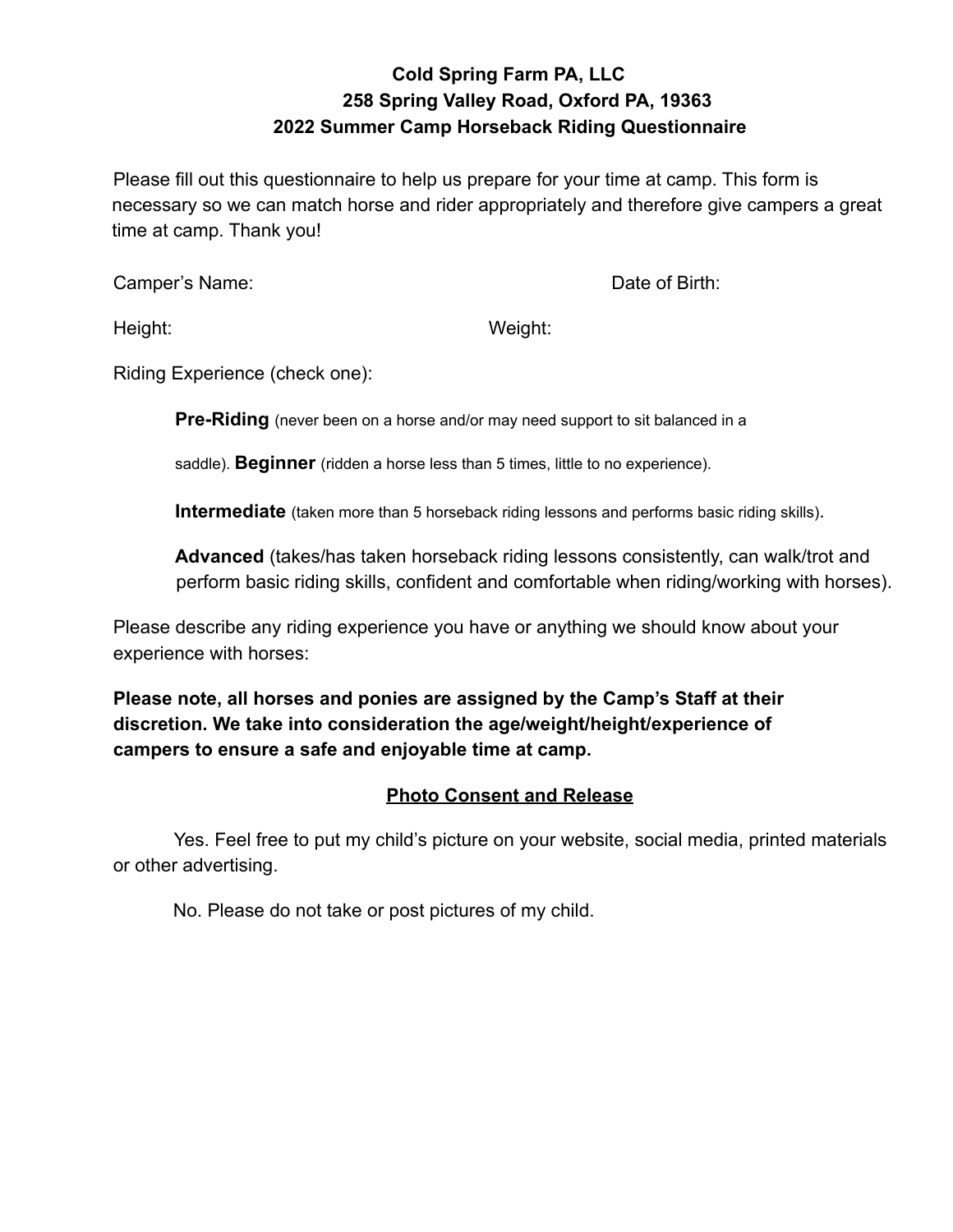## **Cold Spring Farm PA, LLC 258 Spring Valley Road, Oxford PA, 19363 Medical Emergency Information**

In the event of an emergency, contact:

| Name: | Relation: | Phone $#$ : |
|-------|-----------|-------------|
| Name: | Relation: | Phone $#$ : |

## **CONSENT PLAN**

In the event that emergency medical aid/treatment is required due to illness or injury during center activities, or while on the property of the agency, I authorize Cold Springs Farm to:

1. Secure and maintain medical treatment and transportation if needed.

2. Release participant records upon request to the authorized individual or agency involved in the medical emergency treatment.

This authorization includes x-ray, surgery, hospitalization, medication and any treatment procedure deemed "life-saving" by the physician. This provision will only be invoked if the person(s) above is unable to be reached.

Consent Signature:<br>Date: 2022 Date: \_\_\_\_\_\_\_\_\_\_\_\_\_\_\_\_\_\_\_2022

Must be parent or legal guardian if under 18

## **NON-CONSENT PLAN**

I do not give my consent for emergency medical treatment/aid in the case of illness or injury during center activities or while on the property of the agency. In the event emergency treatment/aid is required, I wish the following procedures to take place:

| Participant Name (Print): |       |      |
|---------------------------|-------|------|
| <b>Consent Signature:</b> | Date: | 2022 |

Must be parent or legal guardian if under 18